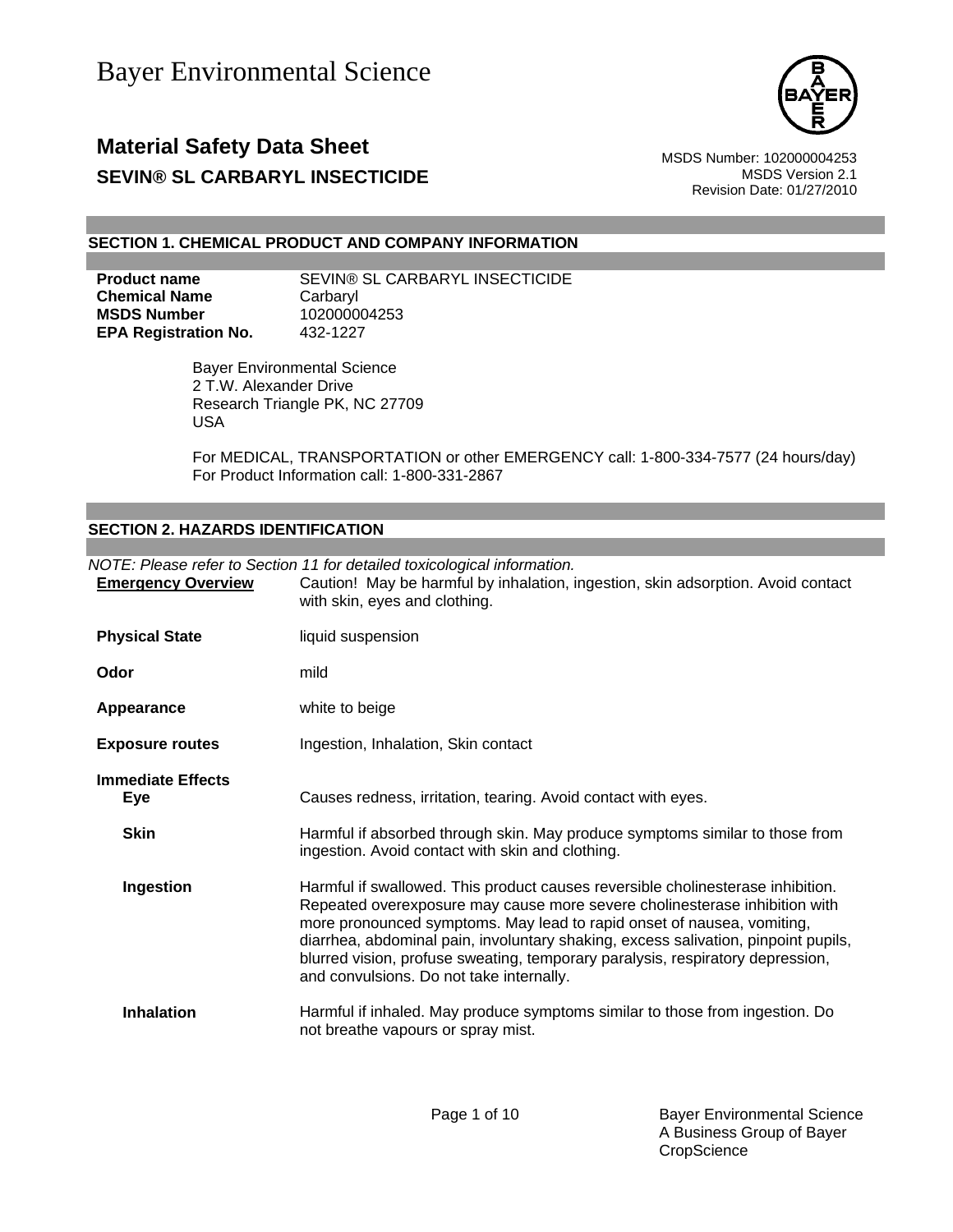

| <b>Chronic or Delayed</b><br>Long-Term                     | This product or its components may have target organ effects. This product<br>contains ingredients that are considered to be probable or suspected human<br>carcinogens (see Section 11 - Chronic). |
|------------------------------------------------------------|-----------------------------------------------------------------------------------------------------------------------------------------------------------------------------------------------------|
| <b>Medical Conditions</b><br><b>Aggravated by Exposure</b> | Inhalation of product may aggravate existing chronic respiratory problems such<br>as asthma, emphysema or bronchitis. Skin contact may aggravate existing skin<br>disease.                          |
| <b>Potential Environmental</b><br><b>Effect</b>            | Highly toxic to bees. Extremely toxic to aquatic and estuarine invertebrates.                                                                                                                       |

### **SECTION 3. COMPOSITION/INFORMATION ON INGREDIENTS**

| <b>Hazardous Component Name</b> | <b>CAS-No.</b> | Average % by Weight |
|---------------------------------|----------------|---------------------|
| Carbaryl                        | 63-25-2        | 43.00               |
| 1,2-Propanediol                 | $57 - 55 - 6$  | 5.00                |

#### **SECTION 4. FIRST AID MEASURES**

| General                                                   | When possible, have the product container or label with you when calling a<br>poison control center or doctor or going for treatment.                                                                                                                                                                  |
|-----------------------------------------------------------|--------------------------------------------------------------------------------------------------------------------------------------------------------------------------------------------------------------------------------------------------------------------------------------------------------|
| Eye                                                       | Rinse immediately with plenty of water, also under the eyelids, for at least 15<br>minutes. Remove contact lenses, if present, after the first 5 minutes, then<br>continue rinsing eye. Call a physician or poison control center immediately.                                                         |
| <b>Skin</b>                                               | Take off contaminated clothing and shoes immediately. Wash off immediately<br>with plenty of water for at least 15 minutes. Call a physician or poison control<br>center immediately.                                                                                                                  |
| Ingestion                                                 | Call a physician or poison control center immediately. Rinse out mouth and give<br>water in small sips to drink. DO NOT induce vomiting unless directed to do so by<br>a physician or poison control center. Never give anything by mouth to an<br>unconscious person. Do not leave victim unattended. |
| <b>Inhalation</b>                                         | Move to fresh air. If person is not breathing, call 911 or an ambulance, then give<br>artificial respiration, preferably mouth-to-mouth if possible. Call a physician or<br>poison control center immediately.                                                                                         |
| Notes to physician<br><b>Signs and</b><br><b>Symptoms</b> | Temporary blurred vision due to contraction of the pupils (miosis) following<br>contact with the eyes.<br>bradycardia<br>low blood pressure<br>Salivation<br>bronchial hypersecretion<br>Vomiting                                                                                                      |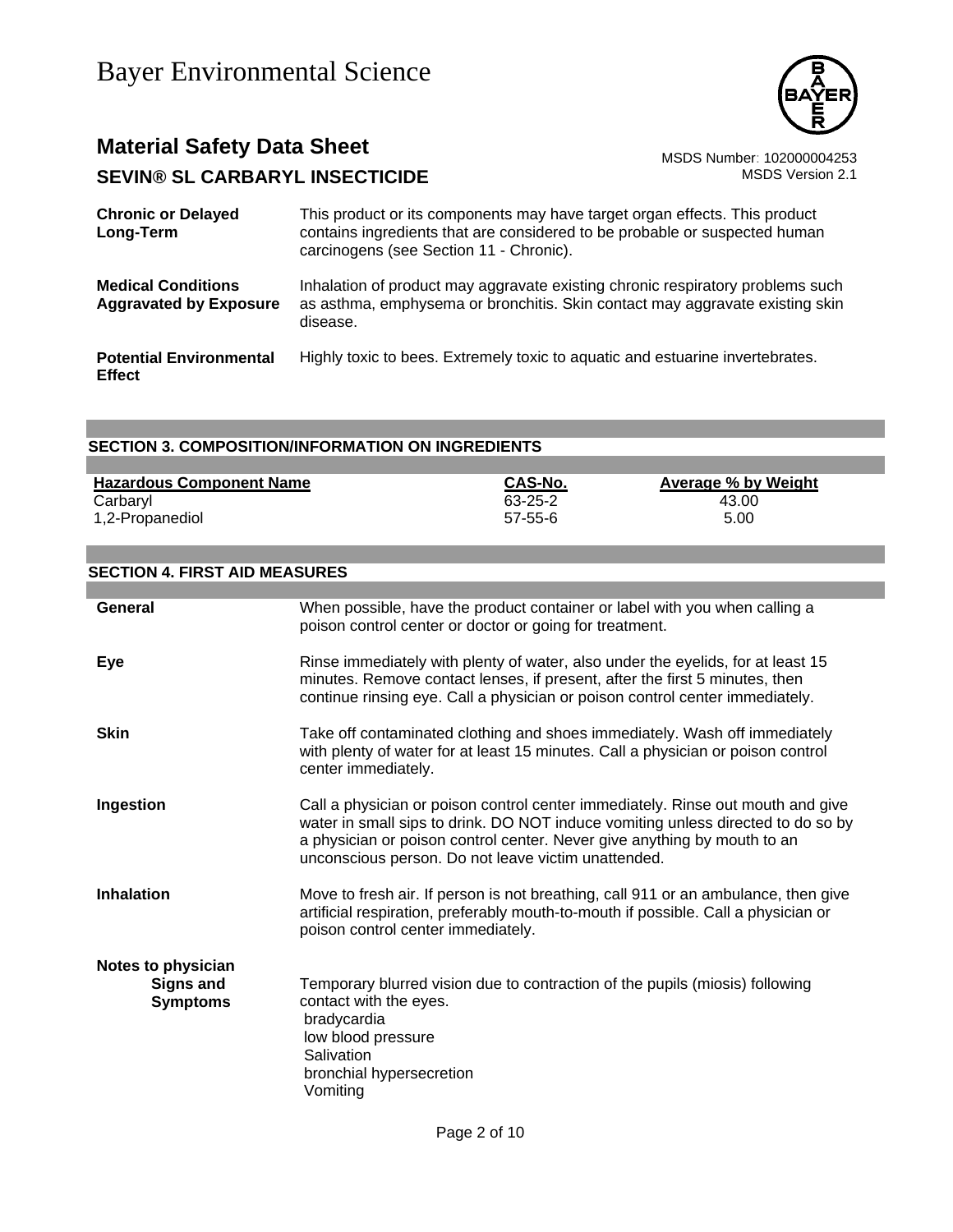

### **Material Safety Data Sheet** Material Safety Data Sheet MSDS Number: 102000004253 **SEVIN® SL CARBARYL INSECTICIDE MSDS** Version 2.1

 Diarrhoea sweating Muscular fasciculation spasm breathing difficulties respiratory paralysis **Somnolence**  Coma respiratory failure hypothermia **Convulsions** Nausea

**Hazards** This product is a cholinesterase inhibitor carbamate.

**Treatment** Monitor: respiratory, cardiac and central nervous system. Monitor: blood picture. Monitor: red blood cell and plasma cholinesterase. ECG - monitoring (Electrocardiogram). Oxygen or artificial respiration if needed. Keep respiratory tract clear. In case of ingestion gastric lavage should be considered in cases of significant ingestions only within the first 2 hours. However, the application of activated charcoal and sodium sulphate is always advisable. The following antidote is generally accepted: atropine. Before antidote is administered, either clear symptoms of poisoning have to be present or the cholinesterase activity is inhibited to below 30% of normal. In case of convulsions, a benzodiazepine (e.g. diazepam) should be given according to standard regimens. Contraindications: oximes (pralidoxime, obidoxime).

> Do not use oximes such as 2-PAM unless organophosphate intoxication is suspected. Watch for pulmonary edema, which may develop in serious cases of poisoning even after 24-48 hours. At first sign of pulmonary edema, the patient should be placed in an oxygen tent and treated symptomatically. Contraindications: derivatives of morphine.

### **SECTION 5. FIRE FIGHTING MEASURES**

| <b>Flash point</b>                          | > 100 °C / > 212 °F                                                                                  |
|---------------------------------------------|------------------------------------------------------------------------------------------------------|
| Lower Flammability<br>Limit                 | $2.6\%$ (V)                                                                                          |
| Upper Flammability Limit $19\%$ (V)         |                                                                                                      |
| <b>Fire and Explosion</b><br><b>Hazards</b> | In the event of fire the following may be released:<br>nitrogen oxides (NOx)<br>Carbon monoxide (CO) |
| Suitable extinguishing<br>media             | Water spray, Foam, Carbon dioxide (CO2), Dry powder                                                  |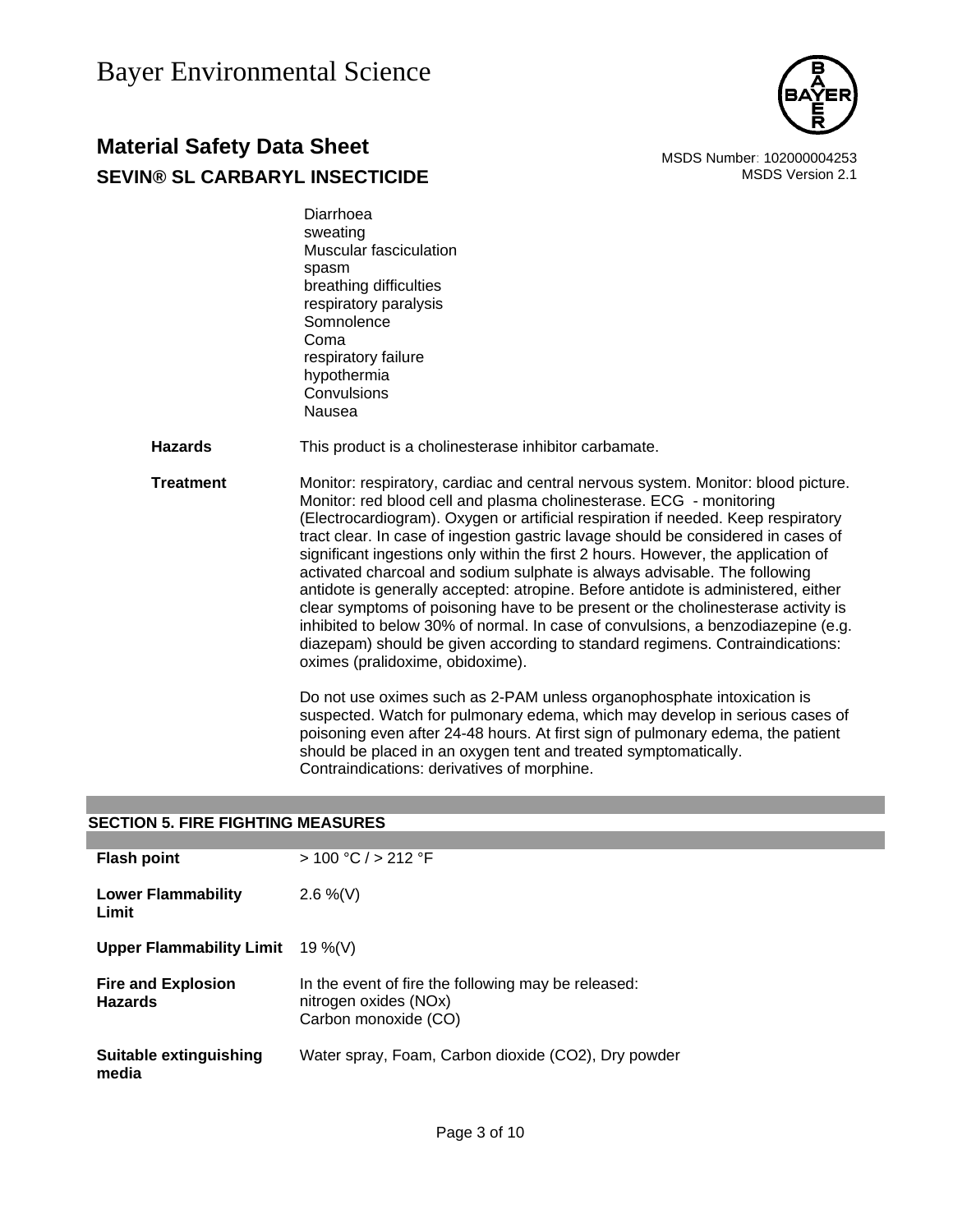

**Fire Fighting Instructions** Remove product from areas of fire, or otherwise cool containers with water in order to avoid pressure being built up due to heat. Whenever possible, contain fire-fighting water by diking area with sand or earth.

> Evacuate personnel to safe areas. Do not allow run-off from fire fighting to enter drains or water courses.

Firefighters should wear NIOSH approved self-contained breathing apparatus and full protective clothing.

### **SECTION 6. ACCIDENTAL RELEASE MEASURES**

| <b>Personal precautions</b> | Keep people away from and upwind of spill/leak. Avoid contact with spilled<br>product or contaminated surfaces. When dealing with a spillage do not eat, drink<br>or smoke.                                                       |
|-----------------------------|-----------------------------------------------------------------------------------------------------------------------------------------------------------------------------------------------------------------------------------|
| Methods for cleaning up     | Dike area to prevent runoff. Soak up with inert absorbent material (e.g. sand,<br>silica gel, acid binder, universal binder, sawdust). Collect and transfer the<br>product into a properly labelled and tightly closed container. |
| <b>Additional advice</b>    | Do not allow to enter soil, waterways or waste water canal.                                                                                                                                                                       |
|                             | Information regarding safe handling, see section 7. Information regarding<br>personal protective equipment, see section 8. Check also for any local site<br>procedures.                                                           |

#### **SECTION 7. HANDLING AND STORAGE**

| <b>Handling procedures</b>         | Avoid contact with skin, eyes and clothing. Use only in area provided with<br>appropriate exhaust ventilation.                                               |
|------------------------------------|--------------------------------------------------------------------------------------------------------------------------------------------------------------|
| <b>Storing Procedures</b>          | Keep out of reach of children and animals. Store in original container. Keep<br>containers tightly closed in a dry, cool and well-ventilated place.          |
|                                    | Keep away from food, drink and animal feedingstuffs.                                                                                                         |
| Work/Hygienic<br><b>Procedures</b> | Wash hands thoroughly with soap and water after handling and before eating,<br>drinking, chewing gum, using tobacco, using the toilet or applying cosmetics. |
|                                    | Wash thoroughly and put on clean clothing.                                                                                                                   |
|                                    | Contaminated work clothing should not be allowed out of the workplace. Wash<br>thoroughly and put on clean clothing.                                         |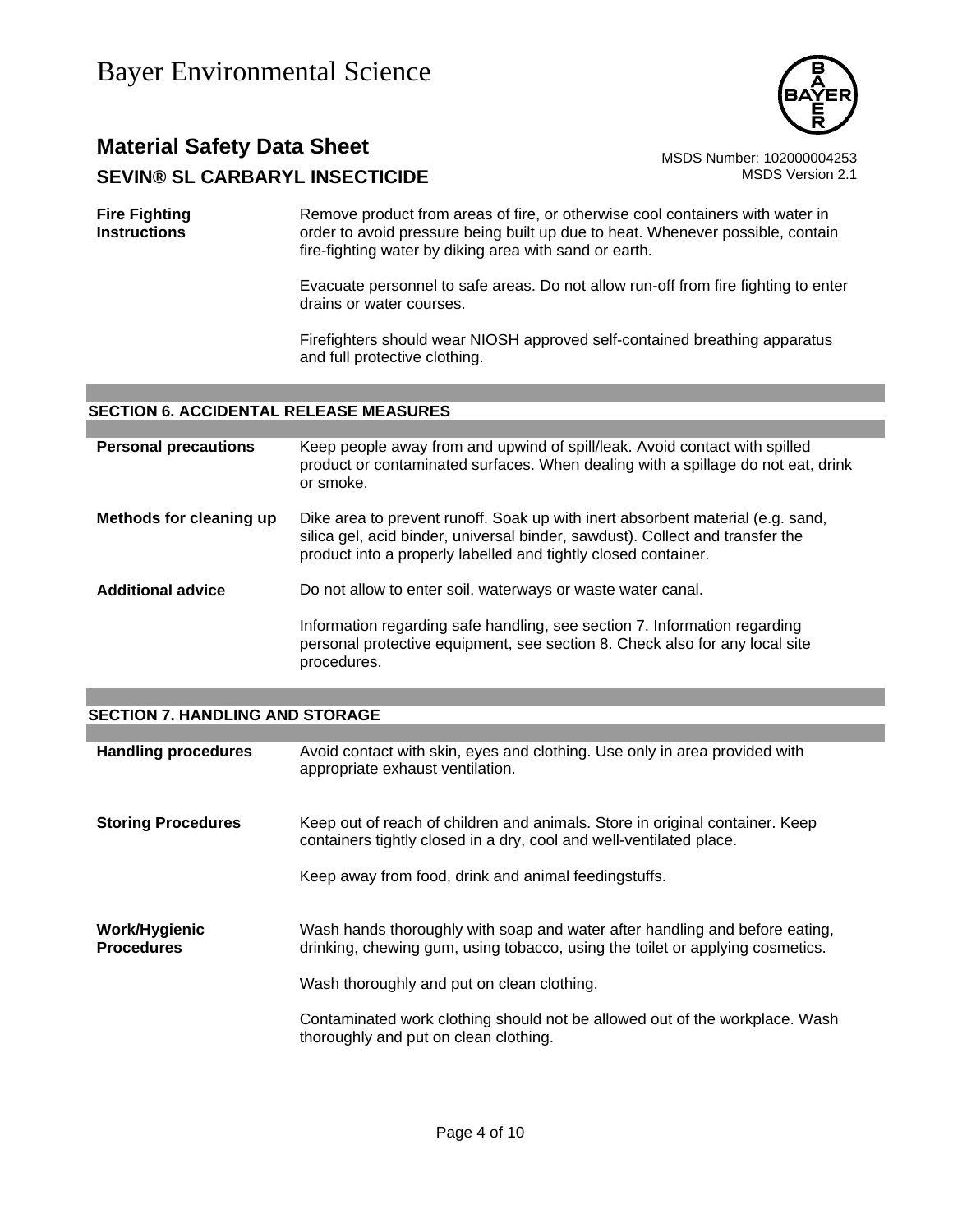

**Min/Max Storage Temperatures** no data available

### **SECTION 8. EXPOSURE CONTROLS / PERSONAL PROTECTION**

| <b>General Protection</b>     | Cholinesterase activity of the worker should be supervised.                                                                                                                                                            |                                                                                                                                                                                                                                                                                                                   |                                                                                                                                                                                                                                                                        |                                                                                                                                                                                                                                                                               |
|-------------------------------|------------------------------------------------------------------------------------------------------------------------------------------------------------------------------------------------------------------------|-------------------------------------------------------------------------------------------------------------------------------------------------------------------------------------------------------------------------------------------------------------------------------------------------------------------|------------------------------------------------------------------------------------------------------------------------------------------------------------------------------------------------------------------------------------------------------------------------|-------------------------------------------------------------------------------------------------------------------------------------------------------------------------------------------------------------------------------------------------------------------------------|
|                               | Follow all label instructions. Train employees in safe use of the product. Eye<br>wash facility and safety shower should be available.                                                                                 |                                                                                                                                                                                                                                                                                                                   |                                                                                                                                                                                                                                                                        |                                                                                                                                                                                                                                                                               |
|                               | Follow manufacturer's instructions for cleaning/maintaining PPE. If no such<br>instructions for washables, use detergent and warm/tepid water. Keep and wash<br>PPE separately from other laundry.                     |                                                                                                                                                                                                                                                                                                                   |                                                                                                                                                                                                                                                                        |                                                                                                                                                                                                                                                                               |
| <b>Eye/Face Protection</b>    | Safety glasses with side-shields                                                                                                                                                                                       |                                                                                                                                                                                                                                                                                                                   |                                                                                                                                                                                                                                                                        |                                                                                                                                                                                                                                                                               |
| <b>Hand protection</b>        | Chemical resistant nitrile rubber gloves<br>Wash gloves when contaminated. Dispose of when contaminated inside, when<br>perforated or when contamination outside cannot be removed.                                    |                                                                                                                                                                                                                                                                                                                   |                                                                                                                                                                                                                                                                        |                                                                                                                                                                                                                                                                               |
| <b>Body Protection</b>        | Wear long-sleeved shirt and long pants and shoes plus socks.                                                                                                                                                           |                                                                                                                                                                                                                                                                                                                   |                                                                                                                                                                                                                                                                        |                                                                                                                                                                                                                                                                               |
| <b>Respiratory protection</b> | When respirators are required, select NIOSH approved equipment based on<br>actual or potential airborne concentrations and in accordance with the<br>appropriate regulatory standards and/or industry recommendations. |                                                                                                                                                                                                                                                                                                                   |                                                                                                                                                                                                                                                                        |                                                                                                                                                                                                                                                                               |
| <b>Exposure Limits</b>        |                                                                                                                                                                                                                        |                                                                                                                                                                                                                                                                                                                   |                                                                                                                                                                                                                                                                        |                                                                                                                                                                                                                                                                               |
| Carbaryl<br>Ethanol           | 63-25-2<br>64-17-5                                                                                                                                                                                                     | <b>ACGIH</b><br><b>ACGIH NIC</b><br><b>NIOSH</b><br>OSHA <sub>Z1</sub><br>OSHA Z1A<br><b>US CA OEL</b><br><b>TX ESL</b><br><b>TX ESL</b><br>OES BCS*<br><b>ACGIH</b><br><b>ACGIH</b><br><b>NIOSH</b><br>OSHA <sub>Z1</sub><br>OSHA Z1A<br>US CA OEL<br><b>TX ESL</b><br><b>TX ESL</b><br><b>ACGIH</b><br>OES BCS* | <b>TWA</b><br><b>TWA</b><br><b>REL</b><br><b>PEL</b><br><b>TWA</b><br><b>TWA PEL</b><br><b>ST ESL</b><br>AN ESL<br><b>TWA</b><br><b>TWA</b><br><b>TWA</b><br><b>REL</b><br>PEL<br><b>TWA</b><br><b>TWA PEL</b><br><b>ST ESL</b><br>AN ESL<br><b>STEL</b><br><b>TWA</b> | $5$ mg/m $3$<br>$0.5$ mg/m $3$<br>$5$ mg/m $3$<br>$5$ mg/m $3$<br>$5$ mg/m $3$<br>$5$ mg/m $3$<br>50 ug/m3<br>5 ug/m3<br>$5$ mg/m $3$<br>$0.5$ mg/m $3$<br>1,000 ppm<br>1,000 ppm<br>1,000 ppm<br>1,000 ppm<br>1,000 ppm<br>18800 ug/m3<br>1880 ug/m3<br>1,000 ppm<br>500 ppm |

\*OES BCS: Internal Bayer CropScience "Occupational Exposure Standard"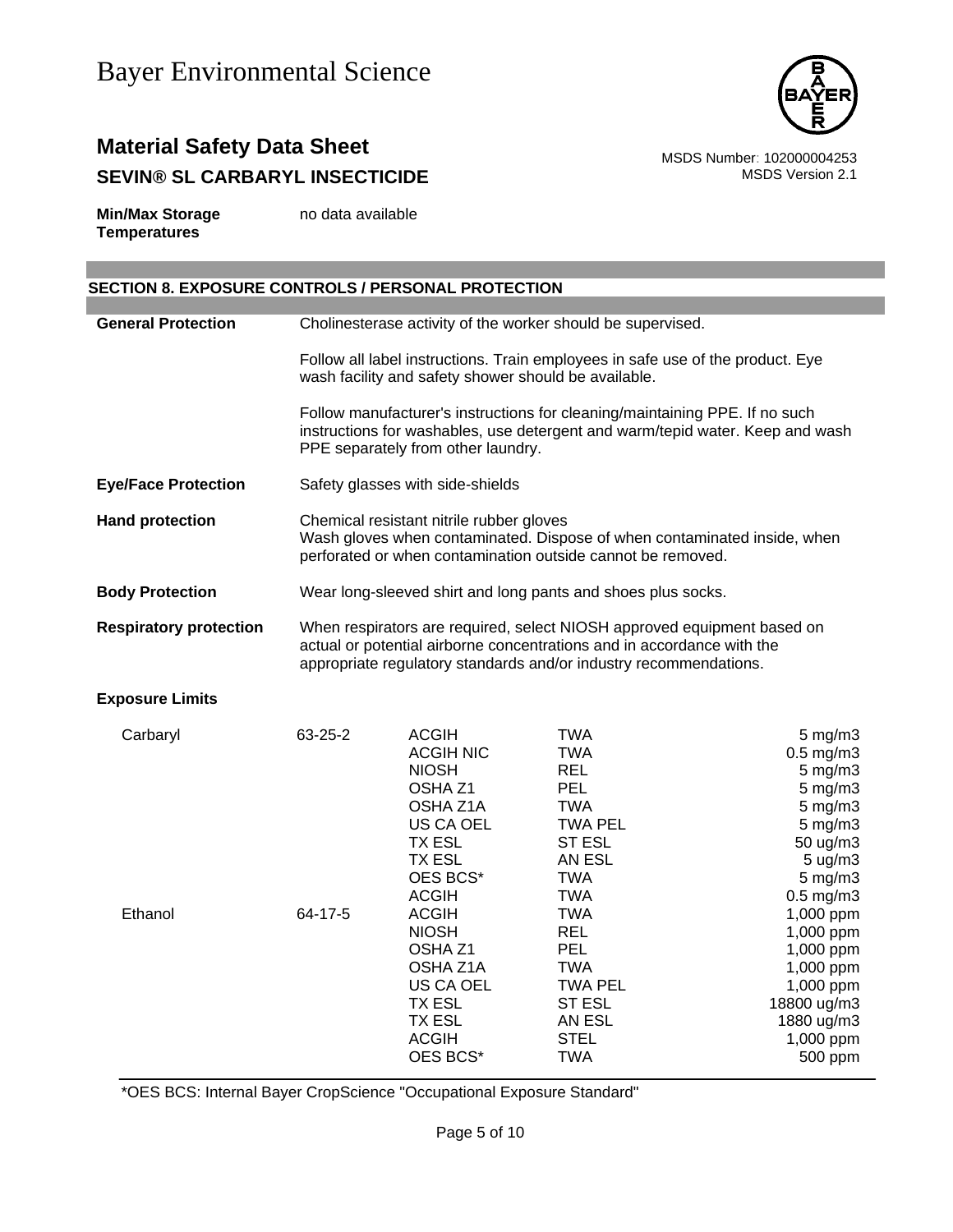

| <b>SECTION 9. PHYSICAL AND CHEMICAL PROPERTIES</b> |                                           |  |  |
|----------------------------------------------------|-------------------------------------------|--|--|
|                                                    |                                           |  |  |
| Appearance                                         | white to beige                            |  |  |
| <b>Physical State</b>                              | liquid suspension                         |  |  |
| Odor                                               | mild                                      |  |  |
| pH                                                 | $4.0 - 5.0$ (100 %)                       |  |  |
| <b>Vapor Pressure</b>                              | 23.7 hPa / 17.8 mm Hg at 20 °C            |  |  |
| Vapor Density (Air = 1)                            | 0.62                                      |  |  |
| <b>Specific Gravity</b>                            | 1.1 at 20 °C                              |  |  |
| <b>Density</b>                                     | 1.10 g/cm <sup>3</sup> at 20 $^{\circ}$ C |  |  |
| <b>Boiling Point</b>                               | 98 °C / 208 °F                            |  |  |
| <b>Melting / Freezing Point</b>                    | -3 °C / 27 °F                             |  |  |
| <b>Water solubility</b>                            | miscible                                  |  |  |
| <b>Decomposition</b><br>temperature                | 175 - 190 °C<br>Exothermic decomposition. |  |  |

#### **SECTION 10. STABILITY AND REACTIVITY**

| <b>Conditions to avoid</b>                        | Heat, flames and sparks.                                                                                                     |
|---------------------------------------------------|------------------------------------------------------------------------------------------------------------------------------|
| Incompatibility                                   | Strong acids<br><b>Bases</b>                                                                                                 |
| <b>Hazardous</b><br><b>Decomposition Products</b> | Thermal decomposition<br>nitrogen oxides (NOx)<br>Carbon oxides<br>Methyl isocyanate<br>(trace; no adverse effects expected) |
| <b>Hazardous reactions</b>                        | No dangerous reaction known under conditions of normal use.                                                                  |

### **SECTION 11. TOXICOLOGICAL INFORMATION**

Acute toxicity studies have been bridged from a similar formulation containing a similar percentage of the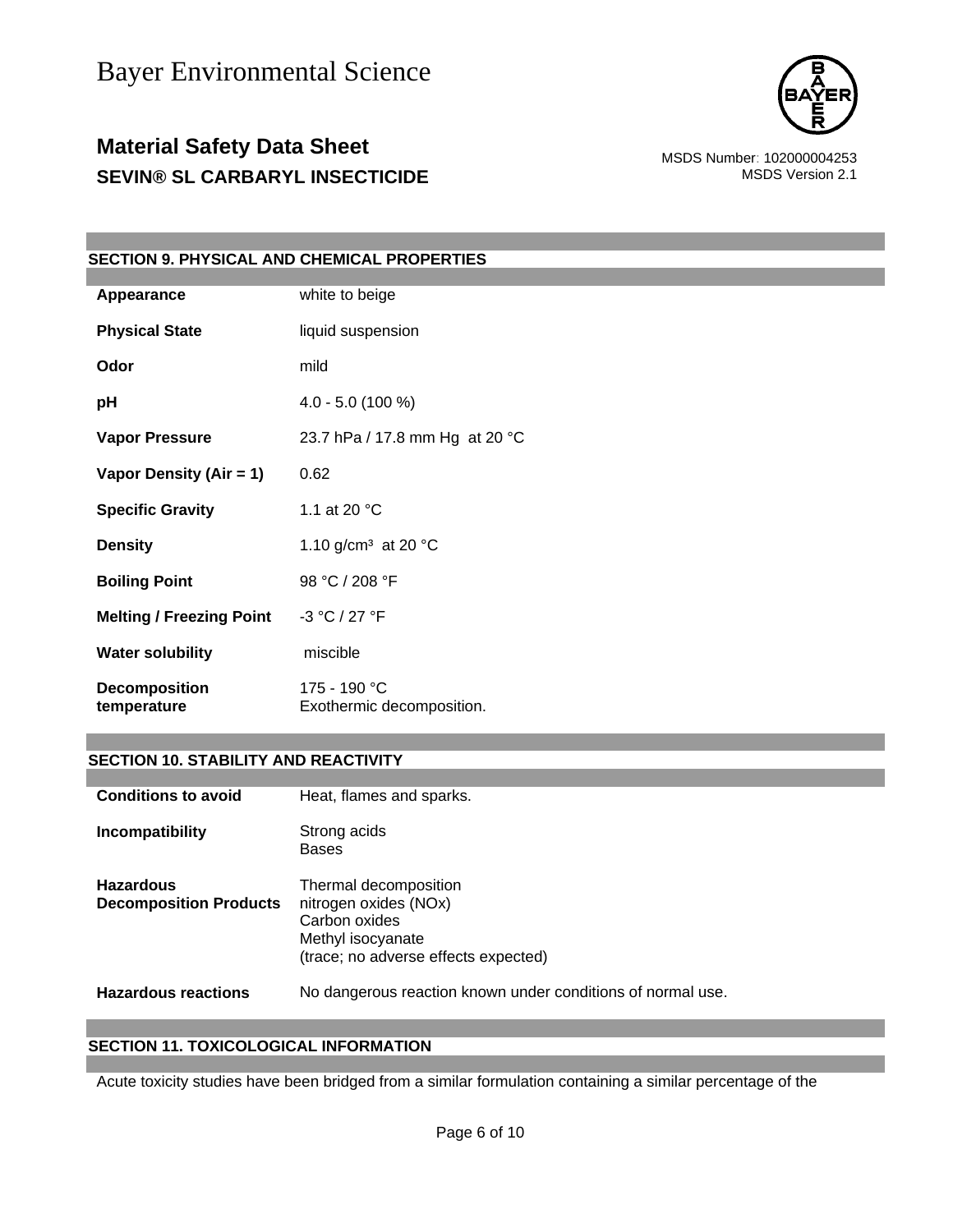

active ingredient, carbaryl. The non-acute information pertains to technical-grade carbaryl.

- **Acute oral toxicity** rat: LD50: 699 mg/kg
- **Acute inhalation toxicity** male/female combined rat: LC50: >= 3.84 mg/l Exposure time: 4 h

**Acute dermal toxicity** male/female combined rabbit: LD50: > 4,000 mg/kg

male/female combined rat: LC50: 15.2 mg/l Exposure time: 1 h Extrapolated from the 4 hr LC50.

- **Skin irritation** rabbit: slight irritation
- **Eye irritation** rabbit: slight irritation
- **Sensitisation guinea pig: Non-sensitizing.**
- **Chronic toxicity Reversible cholinesterase inhibition occurred in chronic toxicity studies in rats** and dogs. The principal organs affected in rats from long-term exposure to highdoses of carbaryl included the urinary bladder, thyroid, kidneys and liver.

#### **Assessment Carcinogenicity**

Carbaryl has been shown to cause tumors in laboratory animals in lifetime feeding studies.

| <b>ACGIH</b><br>Carbaryl<br><b>NTP</b>                   |                                                                                              | $63 - 25 - 2$ | Group A4                                                                                                                                                                                                                                                                                                                             |
|----------------------------------------------------------|----------------------------------------------------------------------------------------------|---------------|--------------------------------------------------------------------------------------------------------------------------------------------------------------------------------------------------------------------------------------------------------------------------------------------------------------------------------------|
| None.<br><b>IARC</b><br>Carbaryl<br><b>OSHA</b><br>None. |                                                                                              | 63-25-2       | Overall evaluation: 3                                                                                                                                                                                                                                                                                                                |
| <b>Reproductive toxicity</b>                             | REPRODUCTION: Carbaryl was not a reproductive toxicant in a two-generation<br>study in rats. |               |                                                                                                                                                                                                                                                                                                                                      |
|                                                          | species but were considered secondary to maternal toxicity.                                  |               | DEVELOPMENTAL TOXICITY: Carbaryl was not a primary developmental<br>toxicant in rats and rabbits. Developmental effects were observed in both                                                                                                                                                                                        |
| Neurotoxicity                                            | study in rats.                                                                               |               | Carbaryl caused transient neurobehavioral effects (e.g., tremors) related to<br>cholinergic toxicity without correlating neuropathological changes in acute and<br>subchronic neurotoxicity studies in rats. Carbaryl did not cause developmental<br>neurotoxic effects in offspring in a one-generation developmental neurotoxicity |
| <b>Mutagenicity</b>                                      |                                                                                              |               | A battery of in vitro and in vivo mutagenicity studies have been conducted on<br>carbaryl. Collectively, these studies indicate that carbaryl poses only a slight                                                                                                                                                                    |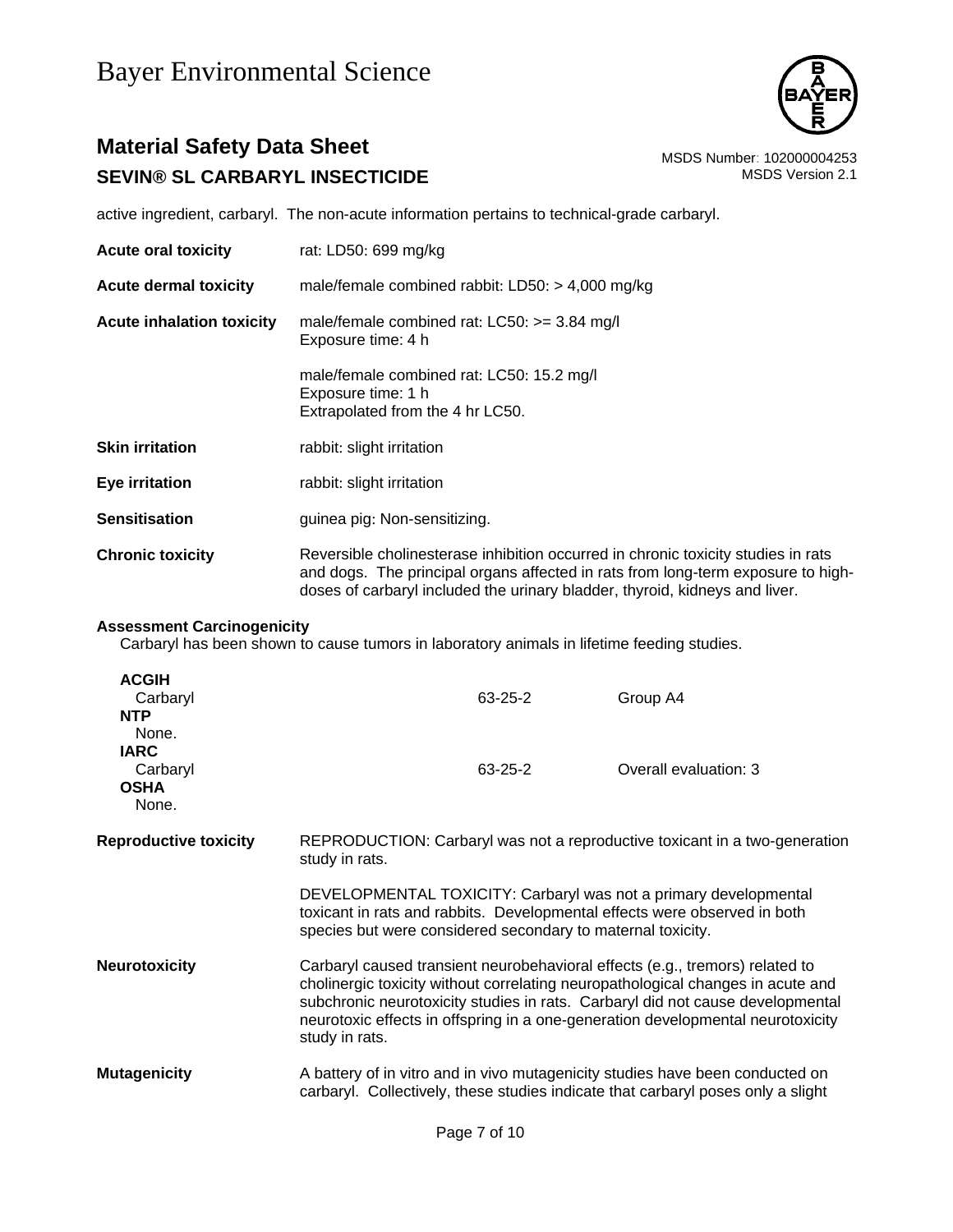

mutagenic risk.

| <b>SECTION 12. ECOLOGICAL INFORMATION</b>                                                                                                                                                                                                                                                                                                                                                                                                                                                                                |  |  |
|--------------------------------------------------------------------------------------------------------------------------------------------------------------------------------------------------------------------------------------------------------------------------------------------------------------------------------------------------------------------------------------------------------------------------------------------------------------------------------------------------------------------------|--|--|
|                                                                                                                                                                                                                                                                                                                                                                                                                                                                                                                          |  |  |
| Rainbow trout (Oncorhynchus mykiss)<br>LC50: 1.4 mg/l<br>Exposure time: 96 h                                                                                                                                                                                                                                                                                                                                                                                                                                             |  |  |
| Water flea (Daphnia magna)<br>EC50: 0.00067 mg/l<br>Exposure time: 48 h                                                                                                                                                                                                                                                                                                                                                                                                                                                  |  |  |
| Anas platyrhynchos (Mallard duck)<br>$LC50: > 5,000$ mg/kg<br>Exposure time: 8 d<br>The value mentioned relates to the active ingredient.<br>Colinus virginianus (Bobwhite quail)<br>$LC50: > 5,000$ mg/kg<br>Exposure time: 8 d<br>The value mentioned relates to the active ingredient.                                                                                                                                                                                                                                |  |  |
| Do not apply when weather conditions favor runoff or drift. Do not apply directly<br>to water, to areas where surface water is present or to intertidal areas below the<br>mean high water mark. Do not contaminate surface or ground water by cleaning<br>equipment or disposal of wastes, including equipment wash water.<br>Do not apply this product or allow it to drift to blooming crops or weeds if bees<br>are visiting the treatment area.<br>Do not allow to get into surface water, drains and ground water. |  |  |
|                                                                                                                                                                                                                                                                                                                                                                                                                                                                                                                          |  |  |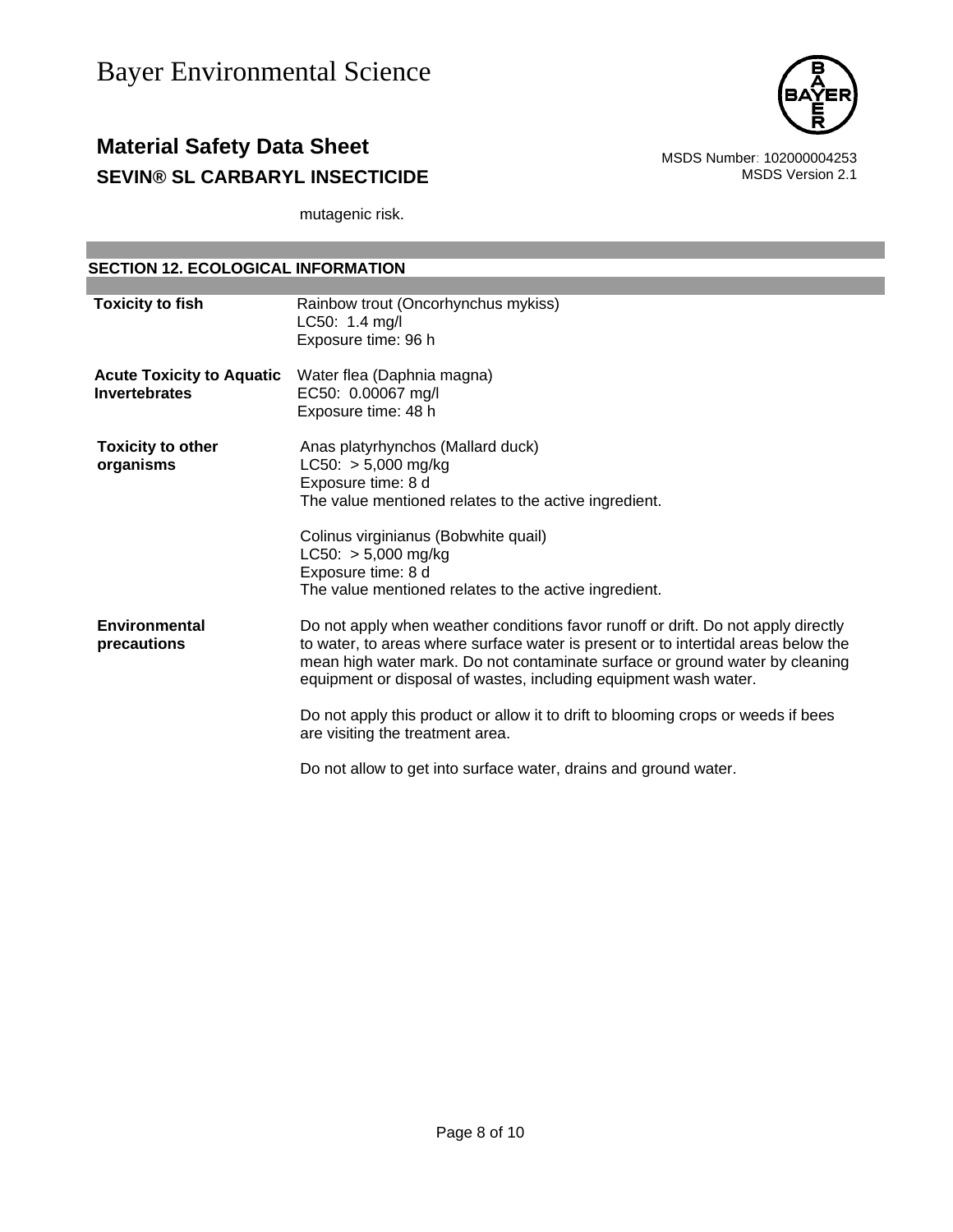

#### **SECTION 13. DISPOSAL CONSIDERATIONS**

| <b>General Disposal</b><br><b>Guidance</b> | Follow container label instructions for disposal of wastes generated during use in<br>compliance with the product label. Do not contaminate water, food, or feed by<br>disposal. Open dumping is prohibited. Pesticide, spray mixture or rinse water<br>that cannot be used according to label instructions may be disposed of on site or<br>at an approved waste disposal facility. |
|--------------------------------------------|--------------------------------------------------------------------------------------------------------------------------------------------------------------------------------------------------------------------------------------------------------------------------------------------------------------------------------------------------------------------------------------|
| <b>Container Disposal</b>                  | Triple rinse containers. If burned, stay out of smoke. Puncture container to avoid<br>re-use. Dispose of empty container in a sanitary landfill or by incineration, or, if<br>allowed by State/Provincial and local authorities, by burning.                                                                                                                                         |

#### **SECTION 14. TRANSPORT INFORMATION**

#### DOT TRANSPORTATION:

Not regulated for Domestic Surface Transportation\*

\*When package contains 100 LBS of Carbaryl, or =227 LBS, or 25 Gal. the RQ is met. It is regulated as: RQ, Environmentally Hazardous Substances, Liquid, N.O.S. ( Carbaryl) // 9 // UN3082 // PG III

IMDG CLASSIFICATION:

RQ, Environmentally Hazardous Substances, Liquid, N.O.S. ( Carbaryl) // 9 // UN3082 // PG III // Marine Pollutant

FREIGHT CLASSIFICATION:

Insecticides or Fungicides, N.O.I., other than poison

| <b>SECTION 15. REGULATORY INFORMATION</b>                   |          |                                                                                                |                                                                                                     |      |
|-------------------------------------------------------------|----------|------------------------------------------------------------------------------------------------|-----------------------------------------------------------------------------------------------------|------|
|                                                             |          |                                                                                                |                                                                                                     |      |
| <b>EPA Registration No.</b>                                 | 432-1227 |                                                                                                |                                                                                                     |      |
| <b>US Federal Regulations</b>                               |          |                                                                                                |                                                                                                     |      |
| <b>TSCA list</b>                                            |          |                                                                                                |                                                                                                     |      |
| Carbaryl                                                    |          | $63 - 25 - 2$                                                                                  |                                                                                                     |      |
| 1,2-Propanediol                                             |          | $57 - 55 - 6$                                                                                  |                                                                                                     |      |
| None.                                                       |          |                                                                                                | US. Toxic Substances Control Act (TSCA) Section 12(b) Export Notification (40 CFR 707, Subpt D)     |      |
| SARA Title III - Section 302 - Notification and Information |          |                                                                                                |                                                                                                     |      |
| None.                                                       |          |                                                                                                |                                                                                                     |      |
|                                                             |          | <b>SARA Title III - Section 313 - Toxic Chemical Release Reporting</b>                         |                                                                                                     |      |
| Carbaryl                                                    |          | 63-25-2                                                                                        |                                                                                                     | 1.0% |
| <b>US States Regulatory Reporting</b>                       |          |                                                                                                |                                                                                                     |      |
| <b>CA Prop65</b>                                            |          |                                                                                                |                                                                                                     |      |
|                                                             |          | This product does not contain any substances known to the State of California to cause cancer. |                                                                                                     |      |
|                                                             |          |                                                                                                | This product does not contain any substances known to the State of California to cause reproductive |      |